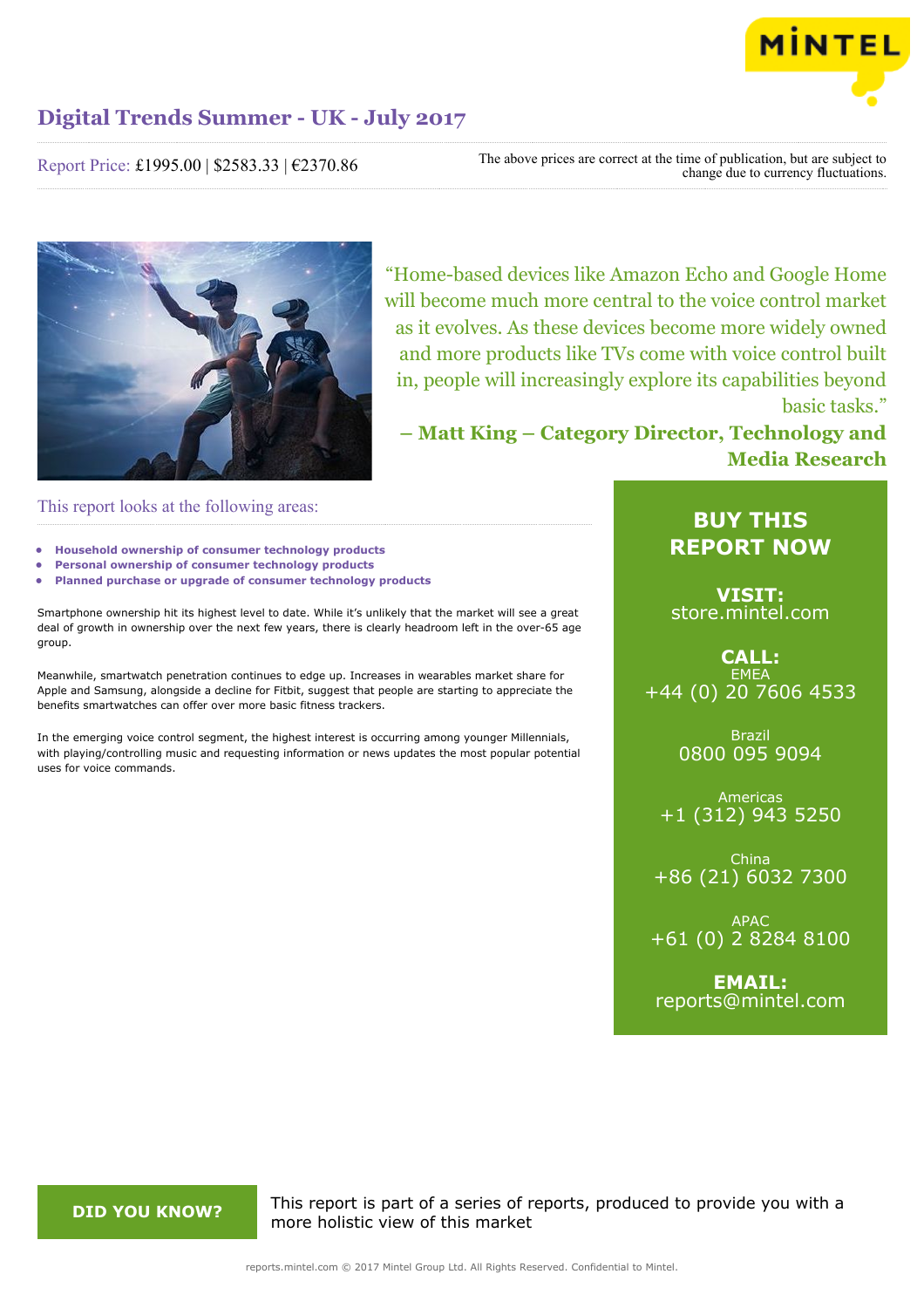

Report Price: £1995.00 | \$2583.33 | €2370.86

The above prices are correct at the time of publication, but are subject to change due to currency fluctuations.

## **Table of Contents**

#### **Overview**

What you need to know

Covered in this Report

Definitions

### **Executive Summary**

#### Mobile phones and smartwatches

Figure 1: Ownership of mobile phones and smartwatches, January 2012-April 2017

#### Computing and gaming

Figure 2: Household ownership of computers, January 2012-April 2017

#### In-home entertainment

Figure 3: Household ownership of HD and Ultra HD 4K televisions, July 2016-April 2017

Figure 4: Internet-connected and 3D TV ownership in TV households, July 2016-April 2017

#### Internet access and online activities

Figure 5: Online social & content creation activities performed in the past three months, April 2017

Figure 6: Online news & entertainment activities done in the past three months, April 2017

Figure 7: Brand/product-related online activities performed in the past three months, April 2017

Figure 8: Online retail, finance and information-related activities performed in the past three months, April 2017

#### Voice control

Figure 9: Situations in which people would be happy to use voice commands to control devices, April 2017

Figure 10: Likely uses for voice commands, April 2017

### **Data Overview – Consumer Technology Products**

#### Household ownership of consumer technology products

Figure 11: Household ownership of consumer technology products, April 2017

Figure 12: Household ownership of consumer technology products (source data), April 2017

#### Personal ownership of consumer technology products

Figure 13: Personal ownership of consumer technology products, April 2017

Figure 14: Personal ownership of consumer technology products (source data), April 2017

#### Planned purchase or upgrade of consumer technology products

Figure 15: Plans to purchase or upgrade consumer technology products, by timescale, April 2017

Figure 16: Plans to purchase or upgrade consumer technology products, by timescale (source data), April 2017

#### **Mobile Phones and Smartwatches – Headline Data**

#### Ownership of mobile phones and smartwatches

Figure 17: Ownership of mobile phones and smartwatches, January 2012-April 2017

Figure 18: Ownership of mobile phones and smartwatches (source data), January 2012-April 2017

### Purchase/upgrade plans for mobile phones and smartwatches

Figure 19: Plans to purchase or upgrade mobile phones and smartwatches in the next 12 months, April 2015-April 2017

# BUY THIS REPORT NOW

**VISIT:** [store.mintel.com](http://reports.mintel.com//display/store/793337/) **CALL:** EMEA +44 (0) 20 7606 4533 Brazil 0800 095 9094 Americas +1 (312) 943 5250 | China +86 (21) 6032 7300 APAC +61 (0) 2 8284 8100 **EMAIL:** [reports@mintel.com](mailto:reports@mintel.com)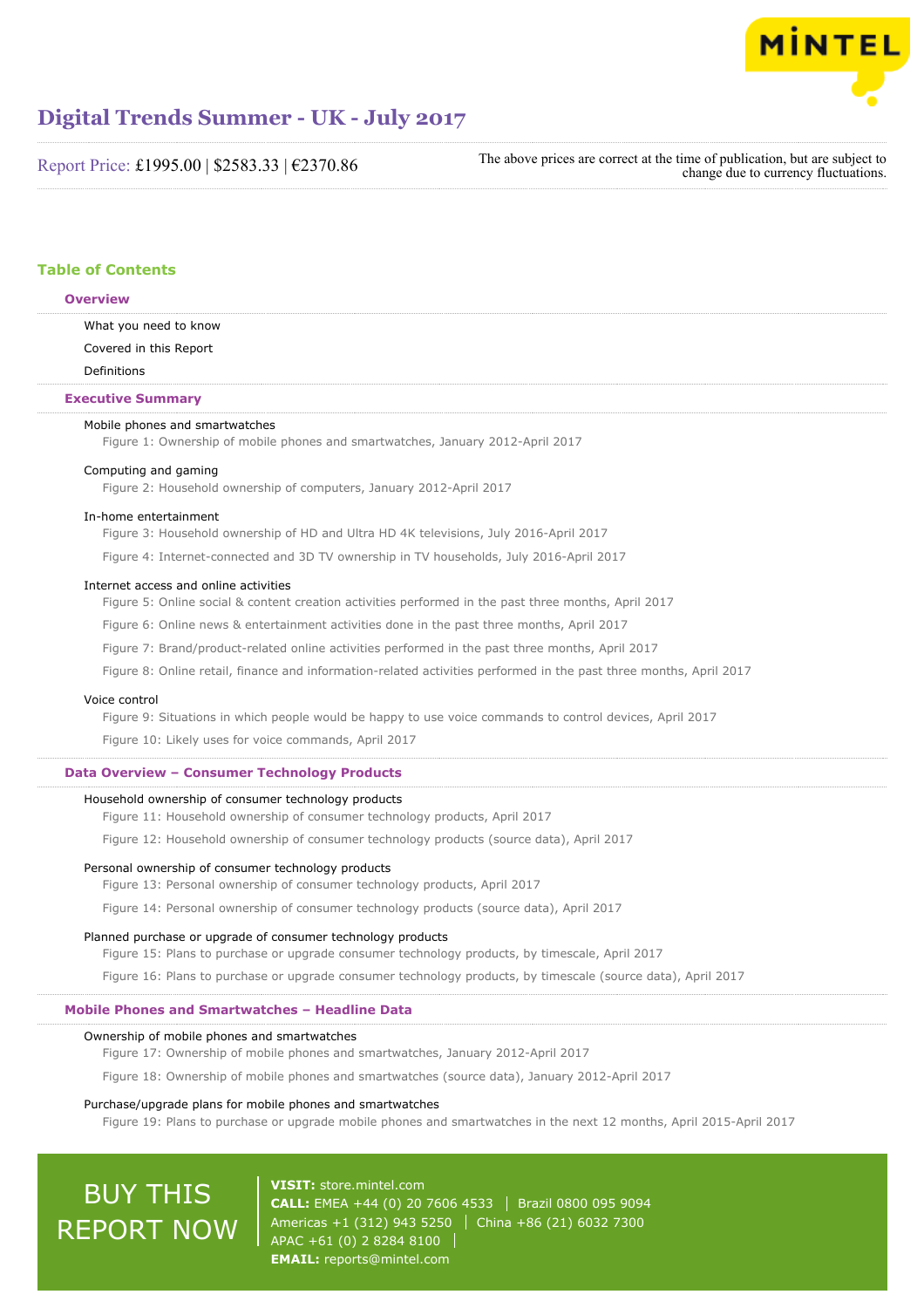

### Report Price: £1995.00 | \$2583.33 | €2370.86

The above prices are correct at the time of publication, but are subject to change due to currency fluctuations.

Figure 20: Plans to purchase or upgrade mobile phones and smartwatches in the next 12 months (source data), April 2015-April 2017

#### **Mobile Phones and Smartwatches – Market Commentary**

Smartwatch ownership continues to edge up

A shift in focus for wrist-worn devices

Young men, particularly fathers, are key to short-term growth

Where next for smartphone manufacturers?

#### Older non-owners are more price-sensitive

Figure 21: Amount non-smartphone owners are prepared to spend on a smartphone, by age, November 2014

#### Smart targets in the backup market

Figure 22: Jelly handset from Unihertz

#### New realities, new opportunities

Google ramping up activity in VR and AR…

…but Apple could steal a march with ARKit

#### **Computing and Gaming – Headline Data**

#### Ownership of computers

Figure 23: Household ownership of computers, January 2012-April 2017

Figure 24: Household ownership of computers (source data), January 2012-April 2017

#### Ownership of games consoles

Figure 25: Ownership of static (household ownership) and portable (personal ownership) games consoles, December 2013-April 2017

Figure 26: Ownership of static (household ownership) and portable (personal ownership) games consoles (source data), December 2013-April 2017

#### Purchase/upgrade plans for computers and games consoles

Figure 27: Plans to purchase or upgrade computers and games consoles in the next 12 months, April 2015-April 2017

Figure 28: Plans to purchase or upgrade computers and games consoles in the next 12 months (source data), April 2015-April 2017

#### **Computing and Gaming – Market Commentary**

#### Computer ownership static across the board

#### Laptops in more people's plans, but with less certain timeframes

#### Convertibles could appeal to undecided upgraders

Figure 29: Proportion of people who expect to buy/upgrade laptops that don't know when they will do so, by gender, age and financial situation, April 2017

Jump in static console ownership suggests Christmas sales boost and possible Switch impact

#### End of a generation?

#### **In-home Entertainment – Headline Data**

#### Ownership of TVs

Figure 30: Household ownership of HD and Ultra HD 4K televisions, July 2016-April 2017

Figure 31: Household ownership of HD and Ultra HD 4K televisions (source data), July 2016-April 2017

#### Internet-connected and 3D TV ownership

Figure 32: Internet-connected and 3D TV ownership in TV households, July 2016-April 2017

Figure 33: Internet-connected and 3D TV ownership in TV households (source data), July 2016-April 2017

Plans to purchase or upgrade TVs

# BUY THIS REPORT NOW

**VISIT:** [store.mintel.com](http://reports.mintel.com//display/store/793337/) **CALL:** EMEA +44 (0) 20 7606 4533 Brazil 0800 095 9094 Americas +1 (312) 943 5250 | China +86 (21) 6032 7300 APAC +61 (0) 2 8284 8100 **EMAIL:** [reports@mintel.com](mailto:reports@mintel.com)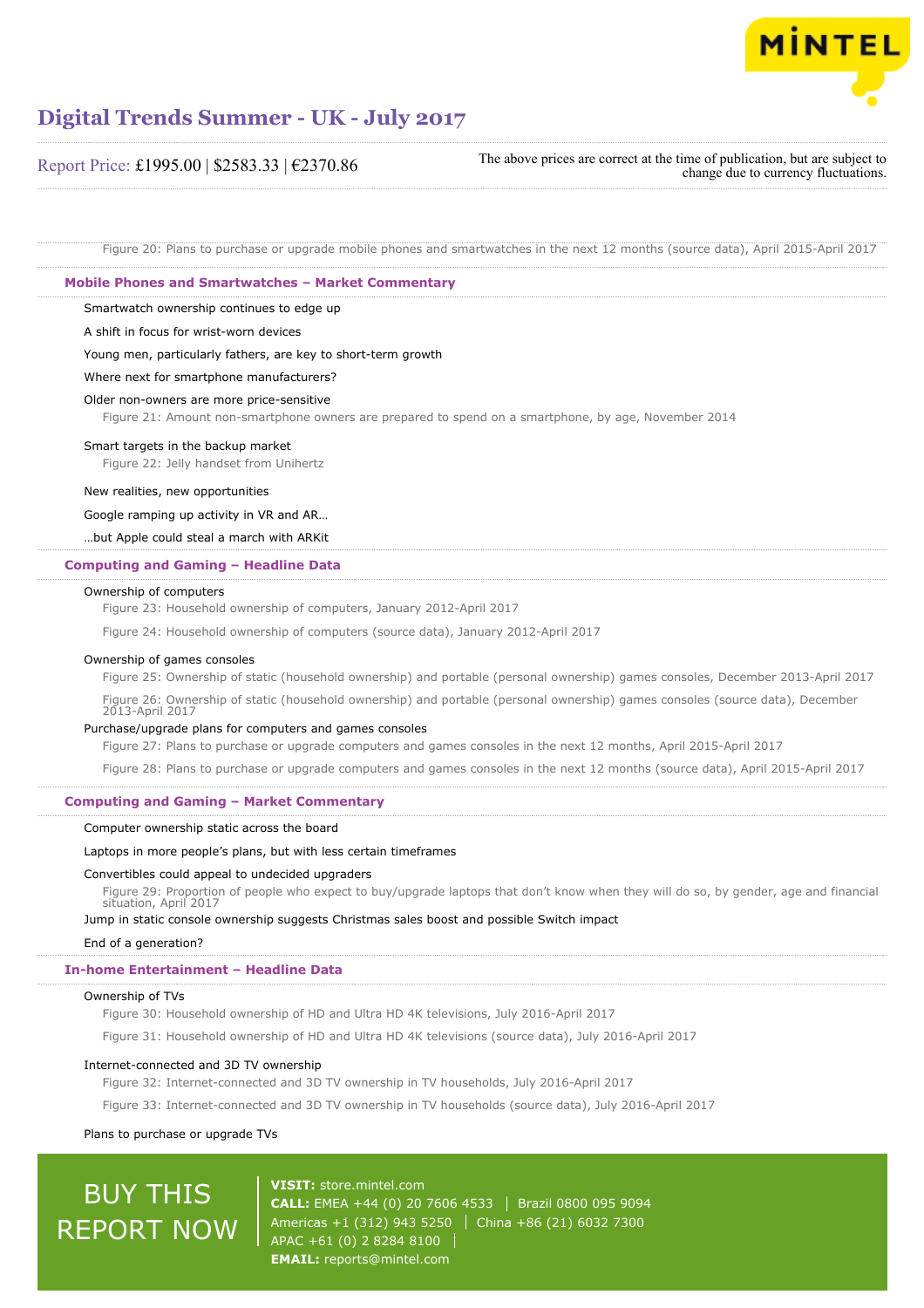

### Report Price: £1995.00 | \$2583.33 | €2370.86

The above prices are correct at the time of publication, but are subject to change due to currency fluctuations.

Figure 34: Plans to purchase or upgrade televisions, by timescale, April 2017

Figure 35: Plans to purchase or upgrade televisions, by timescale (source data), April 2017

#### Ownership of other in-home entertainment products

Figure 36: Household ownership of in-home entertainment products, January 2012-April 2017

Figure 37: Household ownership of in-home entertainment products (source data), January 2012-April 2017

#### Plans to purchase or upgrade other in-home entertainment products

Figure 38: Plans to purchase or upgrade in-home entertainment products in the next 12 months, April 2015-April 2017 Figure 39: Plans to purchase or upgrade in-home entertainment products in the next 12 months (source data), April 2015-April 2017

#### **In-home Entertainment – Market Commentary**

4K purchase intention still no higher than HD

SVOD could hold the key

Voice control coming to more smart TVs…

…which could take centre stage in the connected home

#### **Internet Access and Online Activities – Headline Data**

#### Internet access

Figure 40: Methods used to access the internet in the last three months, April 2017

Figure 41: Devices used to access the internet in the last three months (source data), April 2017

#### Communication, sharing and content creation

Figure 42: Online social & content creation activities performed in the past three months, April 2017

Figure 43: Online social & content creation activities performed in the past three months (source data), April 2017

#### Entertainment & news

Figure 44: Online news & entertainment activities done in the past three months, April 2017

Figure 45: Online news & entertainment activities done in the past three months (source data), April 2017

#### Brand interactions, reviews and comparisons

Figure 46: Brand/product-related online activities performed in the past three months, April 2017

Figure 47: Brand/product-related online activities performed in the past three months (source data), April 2017

#### Retail, finance and information

Figure 48: Online retail, finance and information-related activities performed in the past three months, April 2017

Figure 49: Online retail, finance and information-related activities performed in the past three months (source data), April 2017

Figure 50: Use of new technology in the last three months, April 2017

Figure 51: Use of new technology in the last three months (source data), April 2017

#### **Internet Access and Online Activities – Market Commentary**

Rise in paid news consumption

Publishers moving into e-commerce…

…and travel is a promising sector

Media outlets are well-placed to add value for travel targets

Live streaming with a friend builds on group video chat popularity

Figure 52: Facebook Live With feature

# BUY THIS REPORT NOW

**VISIT:** [store.mintel.com](http://reports.mintel.com//display/store/793337/) **CALL:** EMEA +44 (0) 20 7606 4533 Brazil 0800 095 9094 Americas +1 (312) 943 5250 | China +86 (21) 6032 7300 APAC +61 (0) 2 8284 8100 **EMAIL:** [reports@mintel.com](mailto:reports@mintel.com)